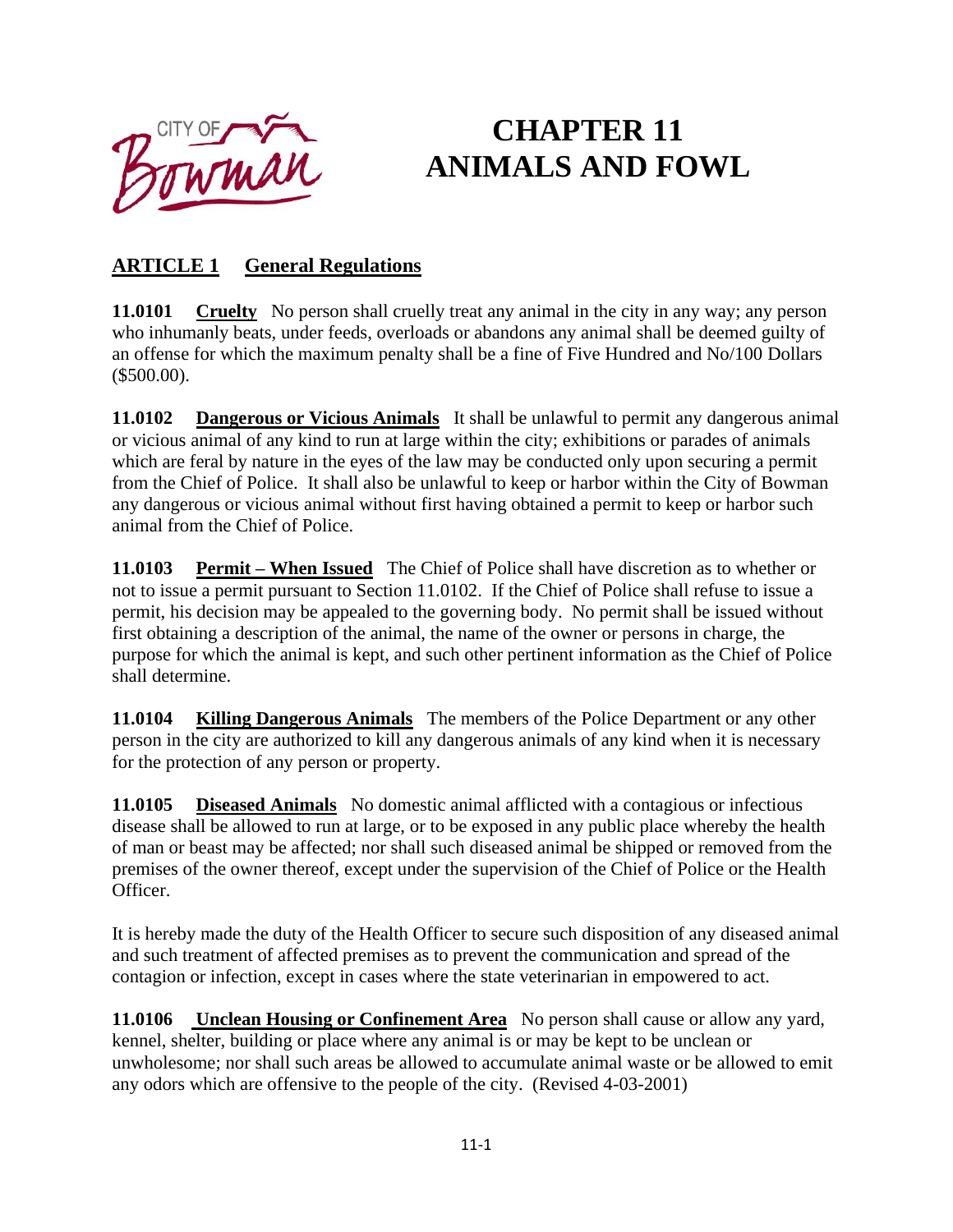**11.0107 Keeping of Certain Animals Prohibited** It shall be unlawful to keep any live sheep, swine or pigs, horses, cattle, chickens, or other poultry, goats, rabbits, buffalo, deer, elk, emu, or ostrich within the city limits. It shall also be unlawful to raise animals for commercial purposes within city limits. **(Revised 4-17-2018)**

**11.0108 Strays** It shall be unlawful to permit any cattle, horses, sheep, swine, goats or poultry to run at large in the city; any such animal running at large in any public place in the city shall be impounded. It shall further be unlawful to picket or tie any such animal in any of the streets of the city for the purpose of grazing or feeding.

**11.0109 Noises** It shall be unlawful to harbor or keep any animals which disturb the peace by loud noises at any time of the day or night.

**11.0110** Penalty Any person who shall violate the provisions of this article for which a specific penalty is not otherwise provided shall be guilty of an infraction for which the maximum penalty is a fine of Five Hundred and No/100 Dollars (\$500.00). The owner of any animal impounded pursuant to the provisions of this article shall pay all costs and charges assessed for such impoundment before such animal shall be released to the owner. **(Revised 4-03-2001)**

## **ARTICLE 2 Dogs and Cats**

**11.0201 Number of Dogs and Cats Allowed** For the purpose of this ordinance the term "pets" shall mean dogs and cats.

All households within the city shall be limited to no more than three pets. Within the three-pet limit, no household shall have more than two dogs**. (Enacted 4-03-2001)**

**11.0201.1** License Required No dog or cat shall be permitted to be or remain in the city without being licensed as herein after provided if over one month of age. It shall be the duty of the owner or keeper of any dog or cat kept within the city to have the dog or cat inoculated against rabies and to license such dog or cat. No license or renewal license shall be issued for any dog or cat over six months of age unless the owner shall furnish proof that such dog or cat has been vaccinated for rabies by a duly licensed veterinarian within two (2) years of the application. Any dog or cat licensed prior to six months of age shall be inoculated against rabies upon reaching the age of six months.

**11.0202 Licensing Procedure and Terms** All dogs and cats shall be registered as to sex, breed, color, name, date and tag number of rabies inoculation, and name and address of owner. Licenses shall be issued by the City Auditor on an annual basis as hereinafter more fully provided. The person paying the license fee shall receive a receipt therefore and a metal tag with which to mark the animal. It shall be the duty of the owner or keeper to cause such license tag to be securely attached around the animal's neck and kept there at all times during the license period.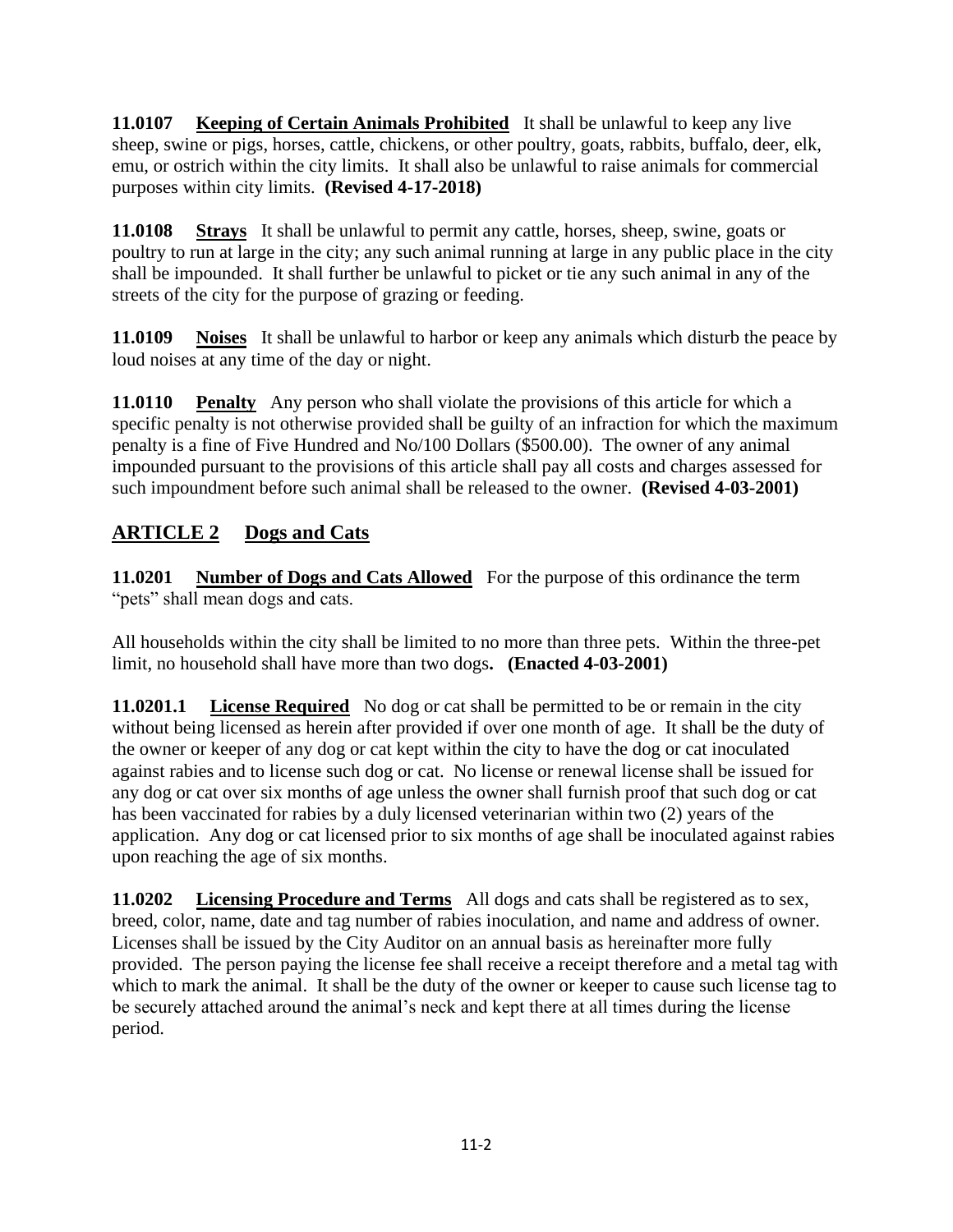**11.0203 License Fee** The annual license fee for dogs and cats are as follows:

- \$5.00 Any dog or cat under one (1) year of age. Any spayed female dog or cat. Any neutered male dog or cat.
- \$20.00 Any female dog or cat not spayed and over one (1) year of age. Any male dog or cat not neutered and over one (1) year of age.

The owner of and spayed female or neuter male dog or cat shall present to the City Auditor a letter or certification signed by a licensed veterinarian to the effect that such dog or cat is neuter or spayed; or such other evidence as the City Auditor shall require. **(Revised 4-03-2001**)

**11.0204 License Fee: When Due and Payable** The license fees as stated in 11.0203 shall become due and payable on the first day of January in each year for all dogs and cats currently residing within the city. For newly acquired dogs and cats, license fee are due immediately upon their residing within the city. **(Revised 4-03-2001)**

**11.0205 Dog or Cat running at Large Prohibited** It shall be unlawful for the owner or keeper of any dog or cat to permit the same to run at large in the city at any time. A dog or cat shall not be considered running at large if attended and on a leash or when fenced in or confined to the owner's or keeper's property, residence or dwelling. Dogs or cats not confined or restrained while in or on a vehicle are considered to be running at large. **(Revised 4-03-2001)**

**11.0206 Impounding of Unlawful Dogs or Cats** Any licensed or unlicensed dog or cat running at large, or any unlawful or nuisance dog or cat, may be taken up by any police officer or designated animal warden and impounded at the city animal pound or such other place as may be designated by the governing body. A record of the impounded animal shall be made describing the type of animal impounded, the date, time, location of capture, color, sex and breed (if known).

**11.0207 Notice of Impounded Dog or Cat** If the animal impounded is currently licensed and its owner/keeper can be identified, the owner/keeper of the animal shall be notified. If the animal impounded is not licensed and its owner/keeper is unknown, no later than the day after the impounding of any dog or cat, written notice shall be posted for five (5) days in a public place at the police department describing the animal impounded and the time and place of taking.

**11.0208 Redemption of Impounded Dog or Cat** No impounded dog or cat shall be released to any person until the following requirements are fulfilled:

- 1. The dog or cat has a current license (if said animal resides within the city).
- 2. The dog or cat has a current rabies inoculation certificate (if said animal resides within the city)
- 3. A capture fee of Twenty-Five and No/100 Dollars (\$25.00) is paid to the city for the taking of each animal.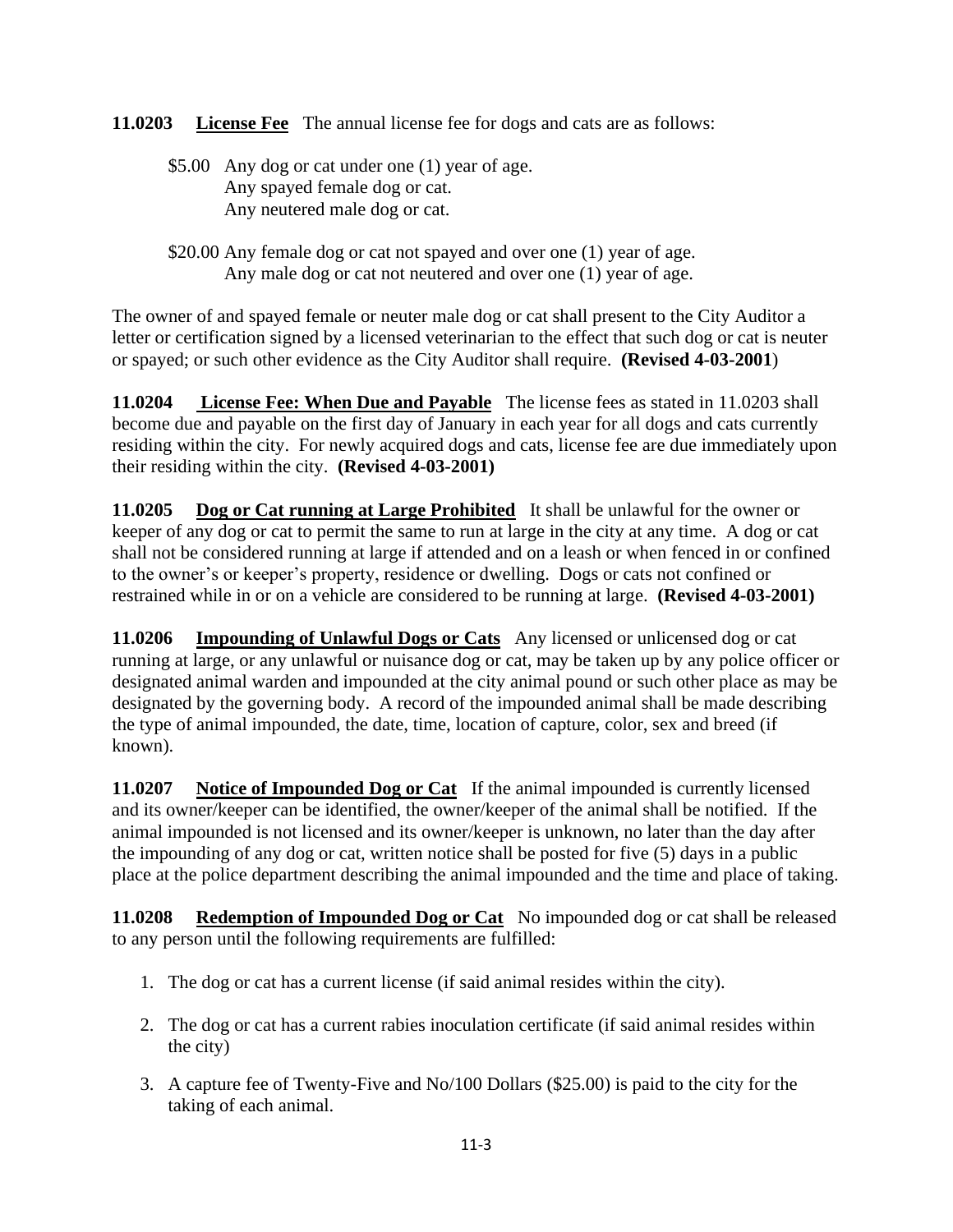- 4. An "Approval for Release" has been issued by the Bowman Police Department.
- 5. All housing and maintenance costs are paid to the animal holding facility.

**11.0209 Disposition of Unclaimed Dogs or Cats** If at the expiration of five (5) days from the date of notice to the owner/keeper of the posting of such public notice the impounded animal remains unclaimed, the animal shall be destroyed or otherwise disposed of.

**11.0210 Nuisance – When** The following dog or cat is hereby declared to be a nuisance:

- 1. Any unlicensed dog or cat
- 2. Any dog or cat running at large
- 3. Any dog or cat disturbing the peace by making loud and frequent sounds such as barking, howling, yelping, whining meowing or other disagreeable noises annoying any person.
- 4. Any dog or cat chasing any person or vehicle.
- 5. Any dog or cat trespassing upon private property
- 6. Any dog or cat destroying any property not belonging to the owner/keeper of said animal.
- 7. Any dog or cat not having a current inoculation certificate for rabies if over six months of age.
- 8. Any dog or cat that urinated or deposits bodily waste of any nature upon public property or upon private property not belonging to the animal owner.

Any dog or cat being declared a nuisance, upon a 3rd conviction before the Municipal Judge, the owner shall be ordered to remove the animal from the city. **(Revised 4-03-2001)**

**11.0211 Female Dogs in Heat** All female dogs shall be kept in a secure are of confinement while in heat.

**11.0212 Vicious Dogs or Cats** No person shall keep, harbor or shelter a vicious dog or cat within the city. A vicious dog or cat is hereby defined as:

1. A dog or cat which has bitten or attacked any person while the person bitten or attacked is not doing injury to another person.